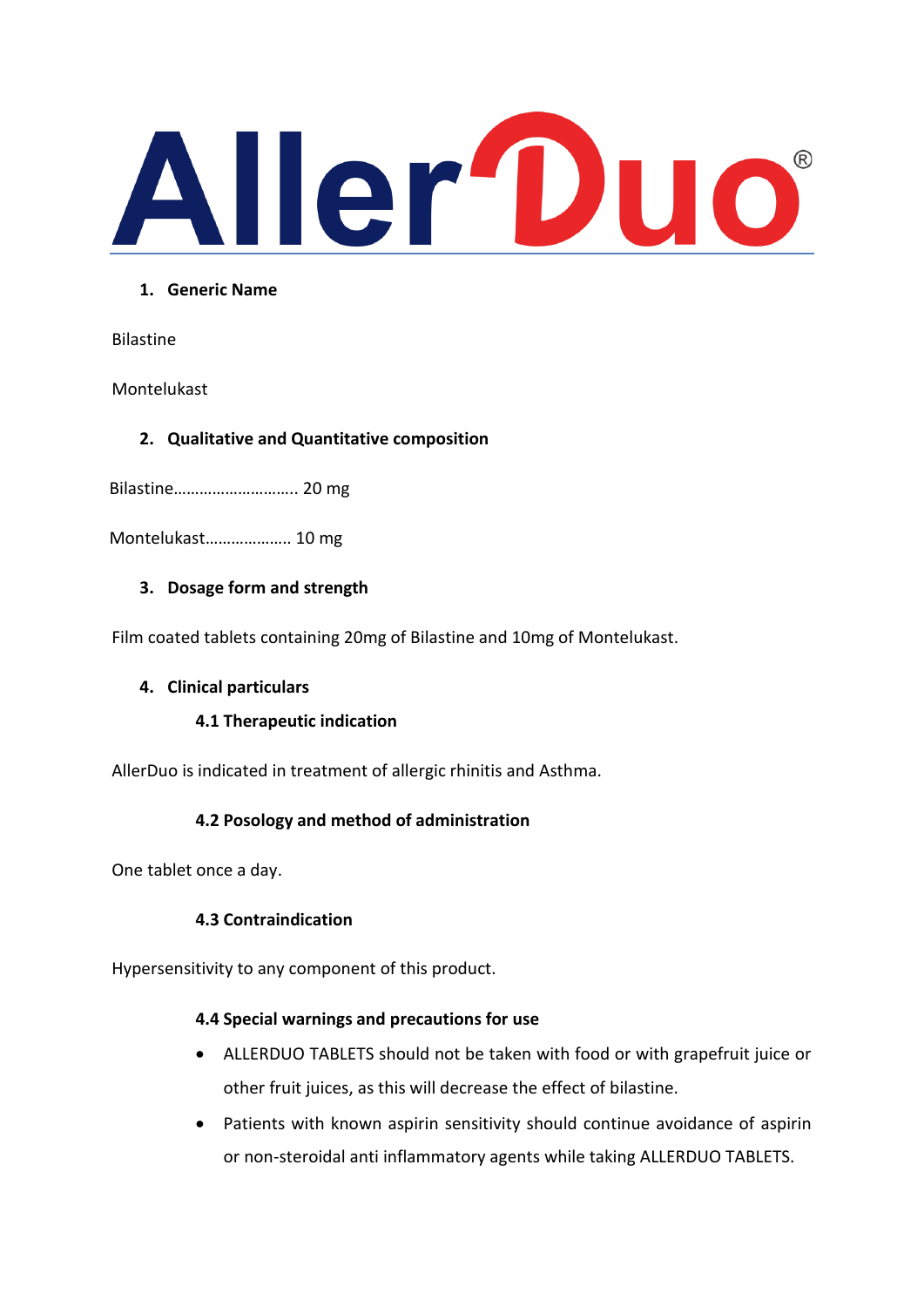- Neuropsychiatric events have been reported with Montelukast. Instruct patients to be alert for neuropsychiatric events.
- Systemic eosinophilia, sometimes presenting with clinical features of vasculitis consistent with Churg-Strauss syndrome, has been reported with montelukast. These events usually, but not always, have been associated with the reduction of oral corticosteroid therapy.

### **4.5 Drug interactions**

- Ketoconazole (an antifungal medicine)
- Erythromycin (an antibiotic)
- Diltiazem (to treat angina)
- Cyclosporine (to reduce the activity of your immune system, thus avoiding transplant rejection or reducing disease activity in autoimmune and allergic disorders, such as psoriasis, atopic dermatitis or rheumatoid arthritis)
- Ritonavir (to treat AIDS)
- Rifampicin (an antibiotic)

### **4.6 Use in special population**

- Paediatric: Use in paediatric patients below the age 6 years of age is not recommended since no sufficient data are available.
- Geriatric: No overall clinical differences in safety or effectiveness have been observed between elderly and other adult patients.
- Liver impairment: Use with caution.
- Renal failure: Use with caution.
- Pregnancy and lactation: There are no or limited amount of data from the use in pregnant women and on the effects on fertility. ALLERDUO TABLETS should be administered during pregnancy only if the potential benefit justifies the potential risk to the foetus.

There are no or limited amount of data from the during breast-feeding, caution should be exercised when ALLERDUO TABLETS is administered to a nursing woman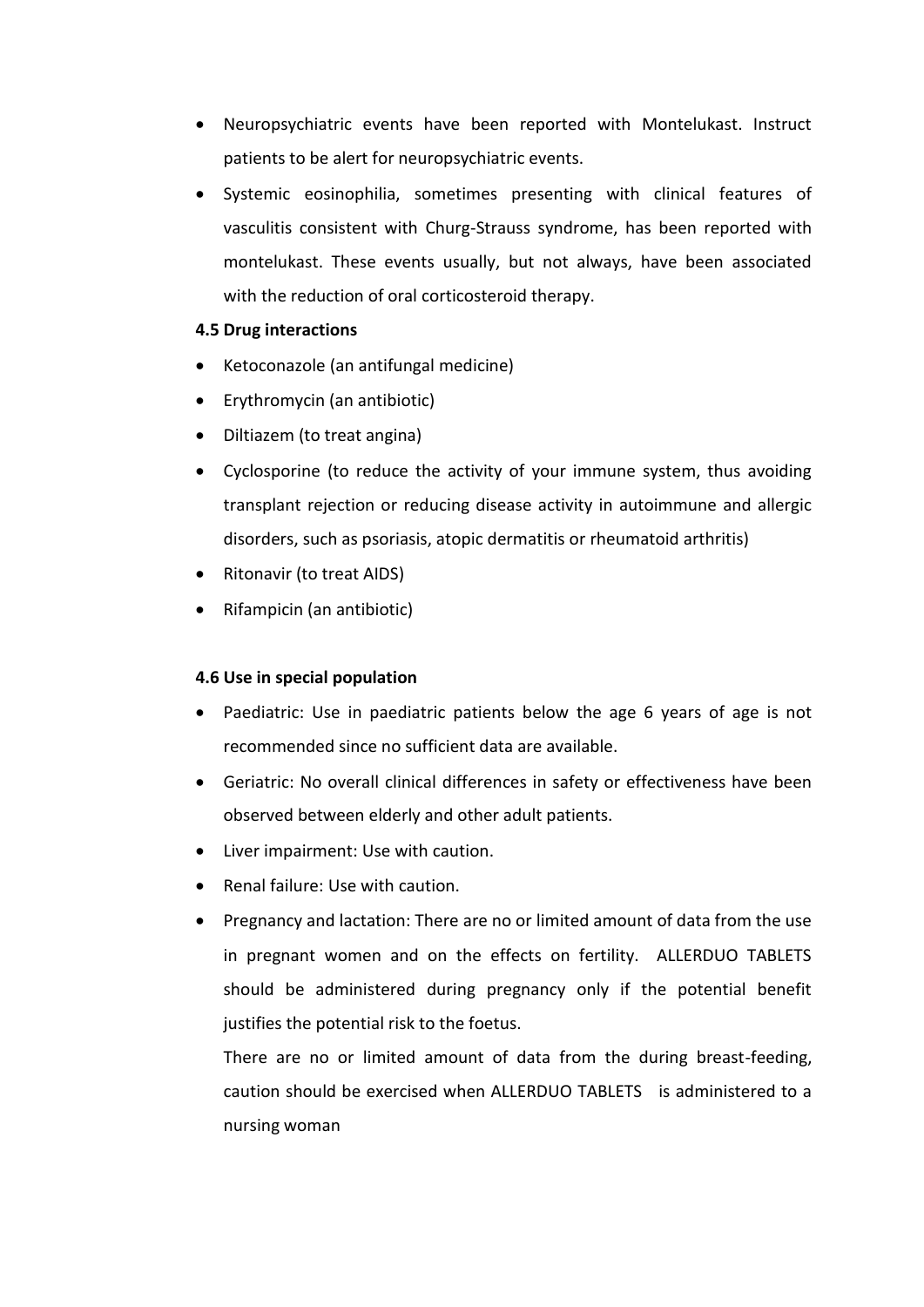# **4.7 Effects on ability to drive and use machine**

Patients should be cautioned against engaging in activities requiring complete mental alertness, and motor coordination such as operating machinery until their response to AllerDuo is known.

### **4.8 Undesirable effects**

Most common adverse reactions for Bilastine: Headache, drowsiness, fatigue, Palpitations, Nausea, Diarrhoea, Abdominal pain , Vomiting

Most common adverse reactions for Montelukast: Eosinophilia , Thrombocytopenia , Palpitations , Tachycardia , Vertigo , Ear pain , Tinnitus , Visual impairment , Nausea , Diarrhoea , Abdominal pain , Vomiting , Dyspepsia , Abdominal discomfort , Dry mouth , Constipation , Fatigue , Crying , Malaise , Pyrexia ,Feeling abnormal ,Asthenia, Pain, Chest pain , upper respiratory infection, fever, headache, pharyngitis, cough, otitis media, influenza, rhinorrhea, sinusitis, otitis

### **4.9 Overdose**

There is limited experience of overdose with AllerDuo Tablets. Initiate general symptomatic and supportive measures in all cases of overdosages where necessary.

# **5. Pharmacological properties**

# **5.1 Mechanism of action**

### **Bilastine**

Bilastine is a selective histamine H1 receptor antagonist (Ki = 64nM). During allergic response mast cells undergo degranulation which releases histamine and other substances. By binding to and preventing activation of the H1 receptor, bilastine reduces the development of allergic symptoms due to the release of histamine from mast cells.

### **Montelukast**

The cysteinyl leukotrienes (LTC4, LTD4, LTE4), are potent inflammatory eicosanoids released from various cells including mast cells and eosinophils. These important pro-asthmatic mediators bind to cysteinyl leukotriene (CysLT) receptors. The CysLT type-1 (CysLT1)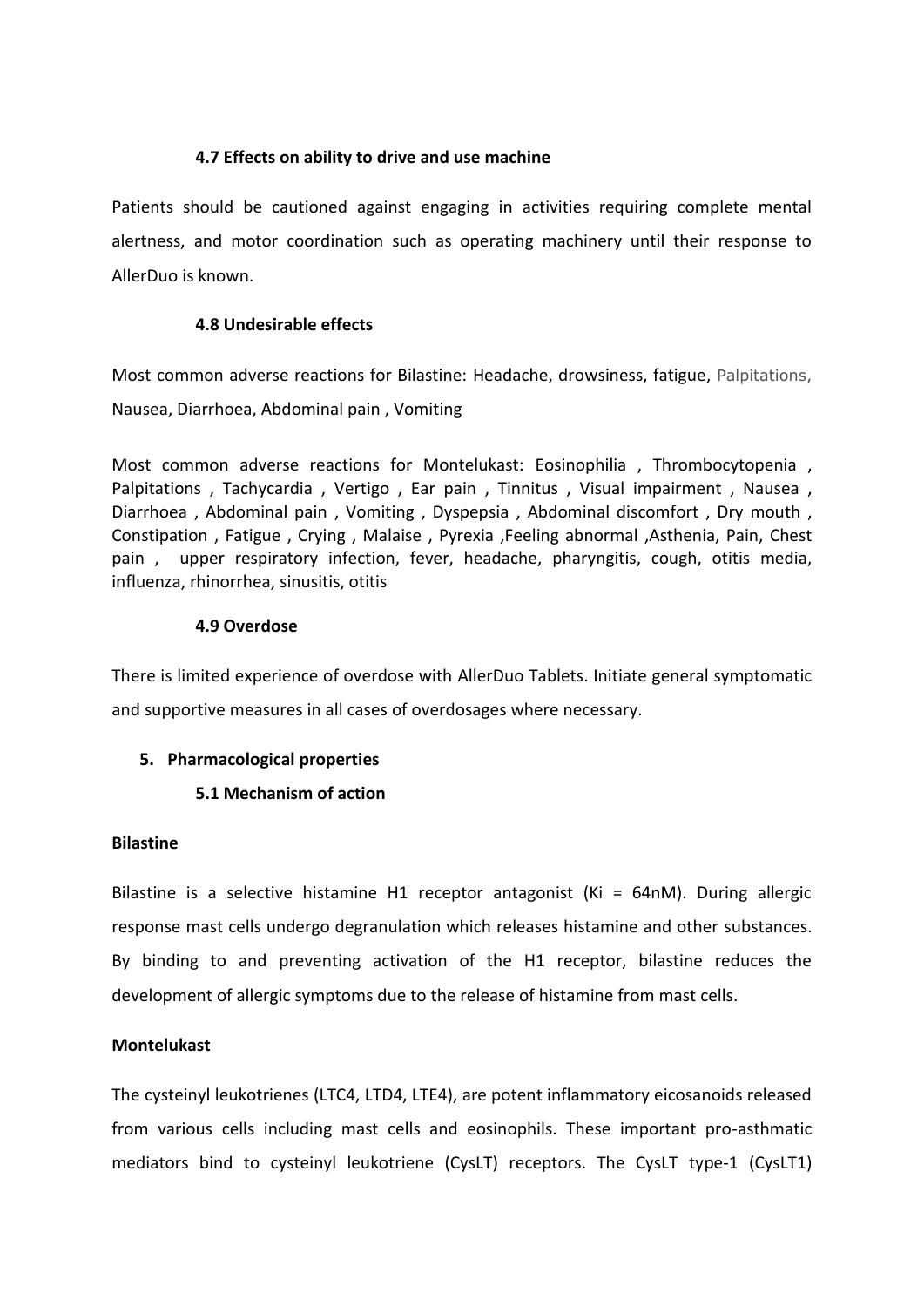receptor is found in the human airway (including airway smooth muscle cells and airway macrophages) and on other proinflammatory cells (including eosinophils and certain myeloid stem cells). CysLTs have been correlated with the pathophysiology of asthma and allergic rhinitis. In asthma, leukotriene-mediated effects include a number of airway actions, including bronchoconstriction, mucous secretion, vascular permeability, and eosinophil recruitment. In allergic rhinitis, CysLTs are released from the nasal mucosa after allergen exposure during both early- and late-phase reactions and are associated with symptoms of allergic rhinitis. Intranasal challenge with CysLTs has been shown to increase nasal airway resistance and symptoms of nasal obstruction. Montelukast has not been assessed in intranasal challenge studies. The clinical relevance of intranasal challenge studies is unknown. Montelukast is an orally active compound that improves parameters of asthmatic inflammation. Based on biochemical and pharmacological bioassays, it binds with high affinity and selectivity to the CysLT1 receptor (in preference to other pharmacologically important airway receptors such as the prostanoid, cholinergic, or  $\beta$ -adrenergic receptor). Montelukast potently inhibits physiologic actions of LTC4, LTD4, and LTE4 at the CysLT1 receptor without any agonist activity.

#### **5.2 Pharmacodynamic properties**

#### **Bilastine**

Bilastine is an antiallergenic and acts to reduce allergic symptoms such as nasal congestion and urticaria

### **Montelukast**

Montelukast causes inhibition of airway cysteinyl leukotriene receptors as demonstrated by the ability to inhibit bronchoconstriction due to inhaled L TD4 in asthmatics. Doses as low as 5 mg cause substantial blockage of L TD4-induced bronchoconstriction. In a placebocontrolled, crossover study (n=12).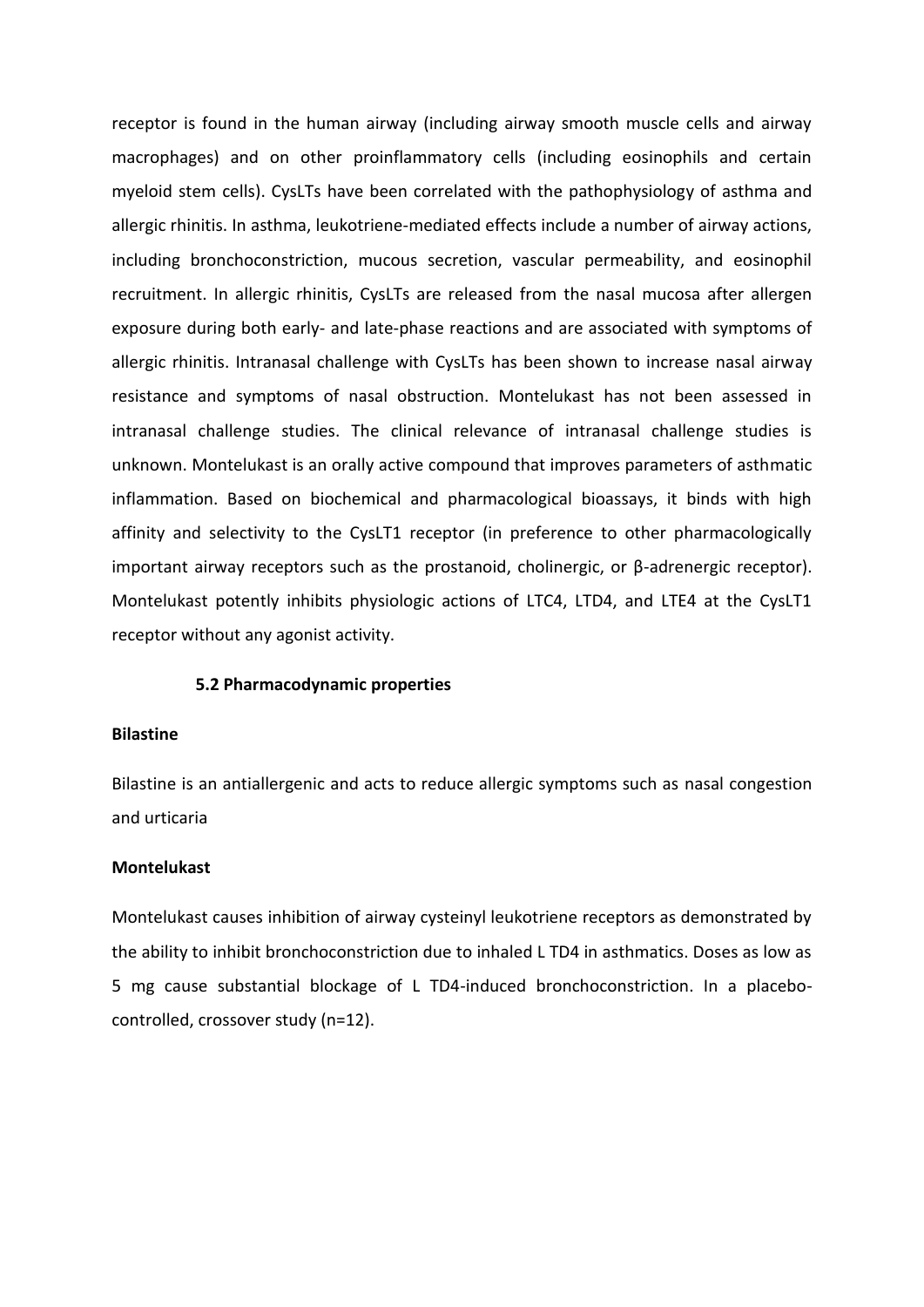### **5.3 Pharmacokinetic properties**

### **Bilastine**

- Absorption: Bilastine is rapidly absorbed after oral administration with a time to maximum plasma concentration of around 1.13 hours. No accumulation was observed in subjects treated with bilastine from 20 to 100 mg daily after 14 days. The absolute bioavailability of bilastine is 61%
- Distribution : At therapeutic doses bilastine is 84-90% bound to plasma proteins.
- Metabolism: Bilastine is not significantly metabolized in humans. Bilastine does not induce or inhibit activity of CYP450 isoenzymes in in vitro and in vivo studies. Studies examining hepatic tissues (microsomes and hepatocytes) of human origin using different doses of bilastine demonstrated that there was little to no interaction with CYP isoenzymes.
- Excretion: In a mass balance study performed in healthy volunteers, after administration of a single dose of 20 mg 14C-bilastine, almost 95% of the administered dose was recovered in urine (28.3%) and faeces (66.5%) as unchanged bilastine. The mean elimination half-life calculated in healthy volunteers in the population pharmacokinetic model was 14.5 h.

### **Montelukast**

- Absorption: Montelukast is rapidly absorbed following oral administration. After administration of the 10-mg filmcoated tablet to fasted adults, the mean peak montelukast plasma concentration (Cmax) is achieved in 3 to 4 hours (T max). The mean oral bioavailability is 64%. The oral bioavailability and Cmax are not influenced by a standard meal in the morning.
- Distribution: Montelukast is more than 99% bound to plasma proteins.
- Metabolism: Montelukast is extensively metabolized. In studies with therapeutic doses, plasma concentrations of state in adults and pediatric patients. In vitro studies using human liver microsomes indicate that CYP3A4 and 2C9 are involved in the metabolism of montelukast.
- Elimination: The plasma clearance of montelukast averages 45 mL/min in healthy adults. Following an oral dose of radiolabeled montelukast, 86% of the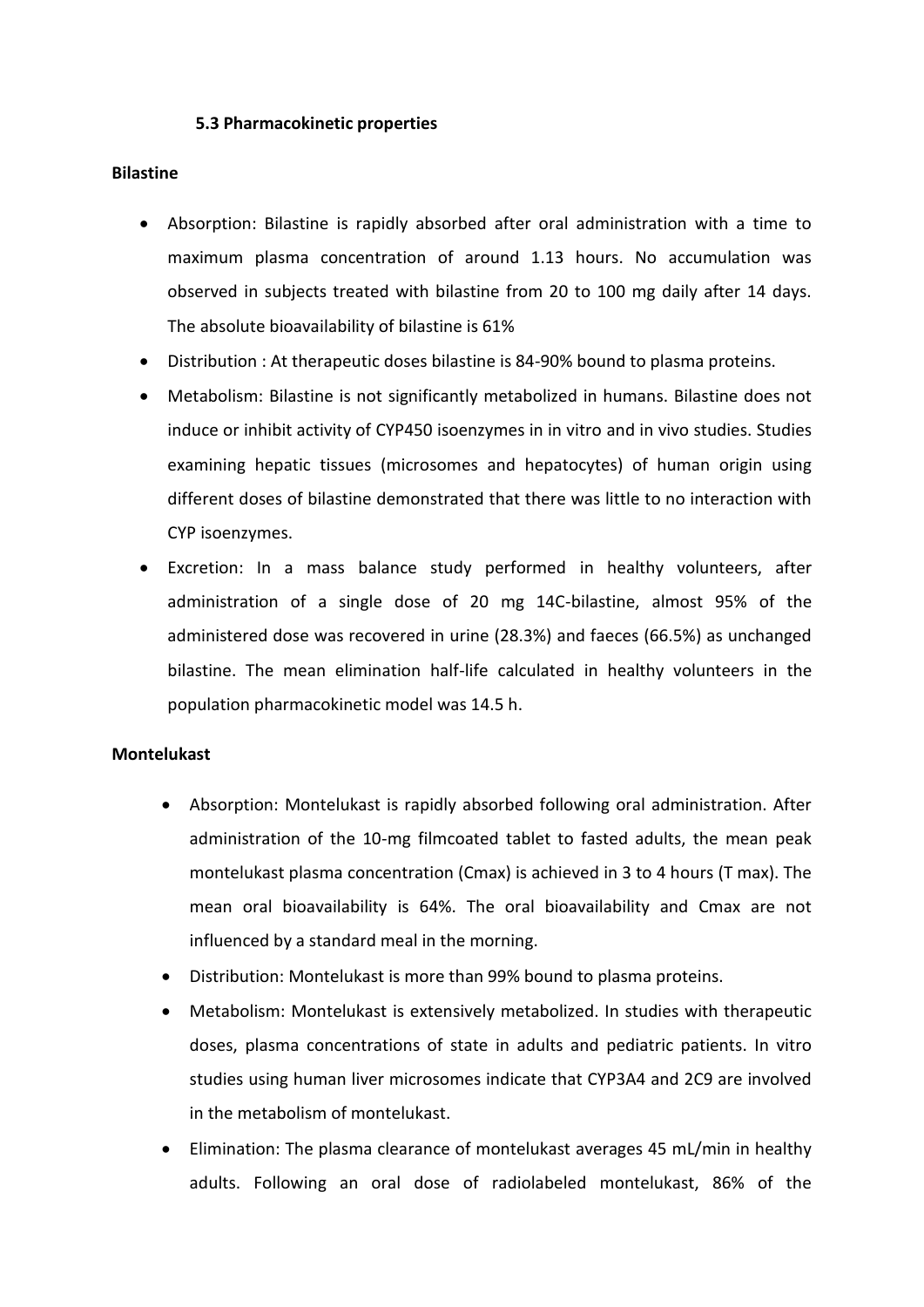radioactivity was recovered in 5-day fecal collections and 0.2% was recovered in urine. During once-daily dosing with 10-mg montelukast, there is little accumulation of the parent drug in plasma (14%).

#### **6. Nonclinical properties**

### **6.1 Animal Toxicology or Pharmacology**

#### **Bilastine**

Repeated-dose toxicity studies in beagle dogs (52 weeks) and in rats and mice (13 weeks) showed that bilastine at doses up to 2,000 mg/kg/day was not associated with any mortality, ocular effects, or nodules/masses. Likewise, no bilastine-associated neoplastic lesions were observed in rats and mice after 104 weeks of treatment with bilastine at doses up to 2,000 mg/kg/day. In general, bilastine-related clinical signs, body-weight changes, food consumption, clinical chemistry, haematology, and macro- and microscopic findings were of low order and reversible, with effects present only at the highest doses administered. Bilastine (up to 1,000 mg/kg/day) was well tolerated in pregnant/lactating rats and in their offspring and subsequent generations. With respect to effects on embryofoetal development in rabbits, bilastine at 400 mg/kg/day (the highest dose evaluated) was assessed to be the no observed adverse effects level. Overall, bilastine demonstrated a favorable toxicity profile in all animal models investigated and at higher doses than the corresponding recommended daily human dosage.

#### **Montelukast**

No mortality occurred following a single oral administration of montelukast sodium at doses up to 5000 mg/kg, in mice and rats, (15 000 mg/m2 and 29 500 mg/m2 in mice and rats, respectively) the maximum dose tested (oral aLD50 >5000 mg/kg). This dose is equivalent to 25 000 times the recommended daily adult human dose (determined using mg/kg/day values) $*$ .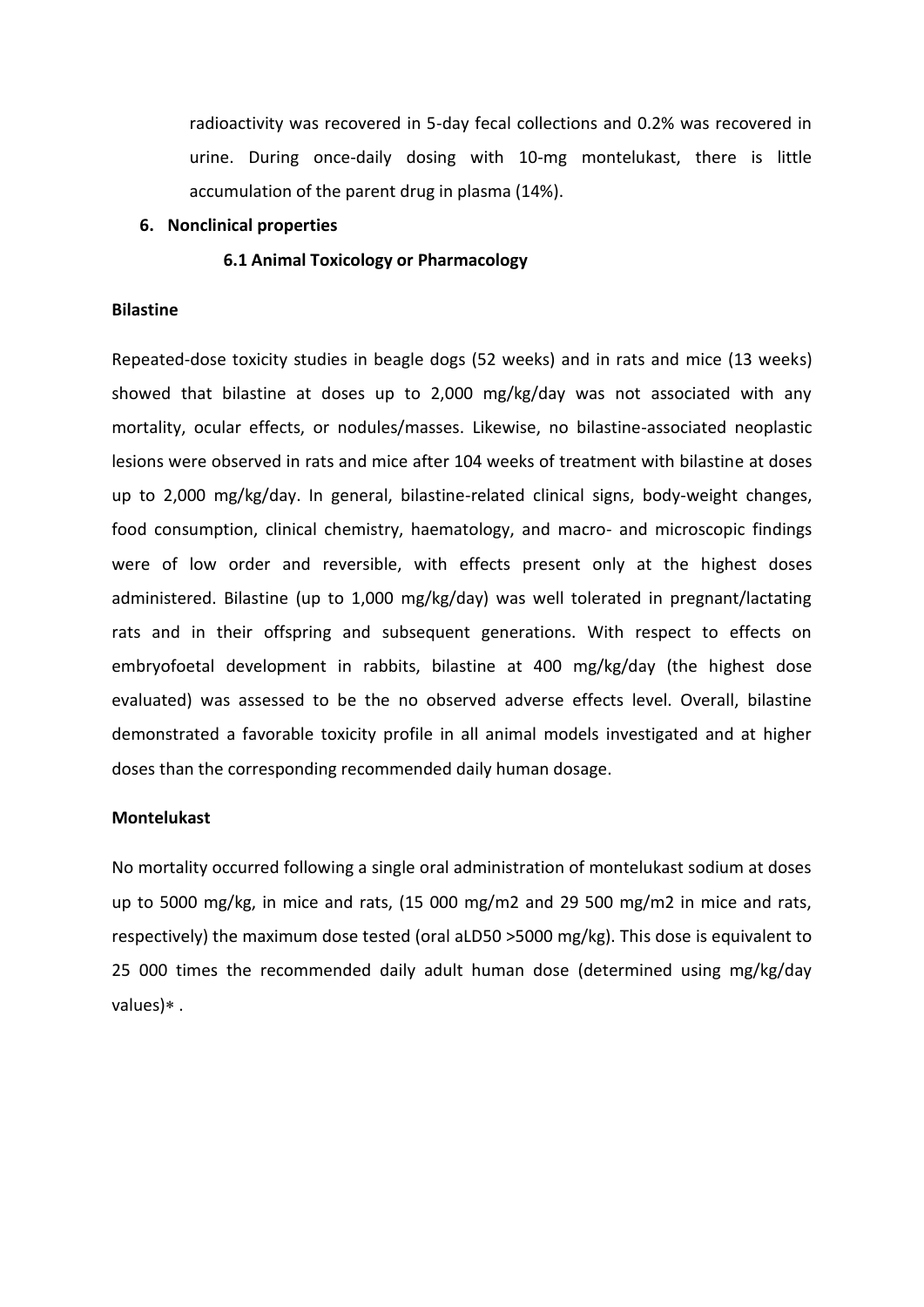### **7. Description**

#### **Bilastine**

Bilastine belongs to the class of organic compounds known as benzimidazoles. It is considered to be a practically insoluble (in water) and relatively neutral molecule. In humans, bilastine is involved in the bilastine H1-antihistamine action pathway.

Molecular Formula: C<sub>28</sub>H<sub>37</sub>N<sub>3</sub>O<sub>3</sub>

**Molecular Weight:** 463.6 g/mol

### **Structure:**

### **Montelukast**

Montelukast is a drug which is used for the treatment of asthma. Montelukast is considered to be a practically insoluble (in water) and relatively neutral molecule. Montelukast has been detected in multiple biofluids, such as urine and blood. Within the cell, montelukast is primarily located in the cytoplasm and membrane (predicted from logP). Montelukast can be converted into montelukast nitrile.

**Molecular Formula:** C<sub>35</sub>H<sub>36</sub>ClNO<sub>3</sub>S

**Molecular Weight:** 586.2 g/mol

**Structure:**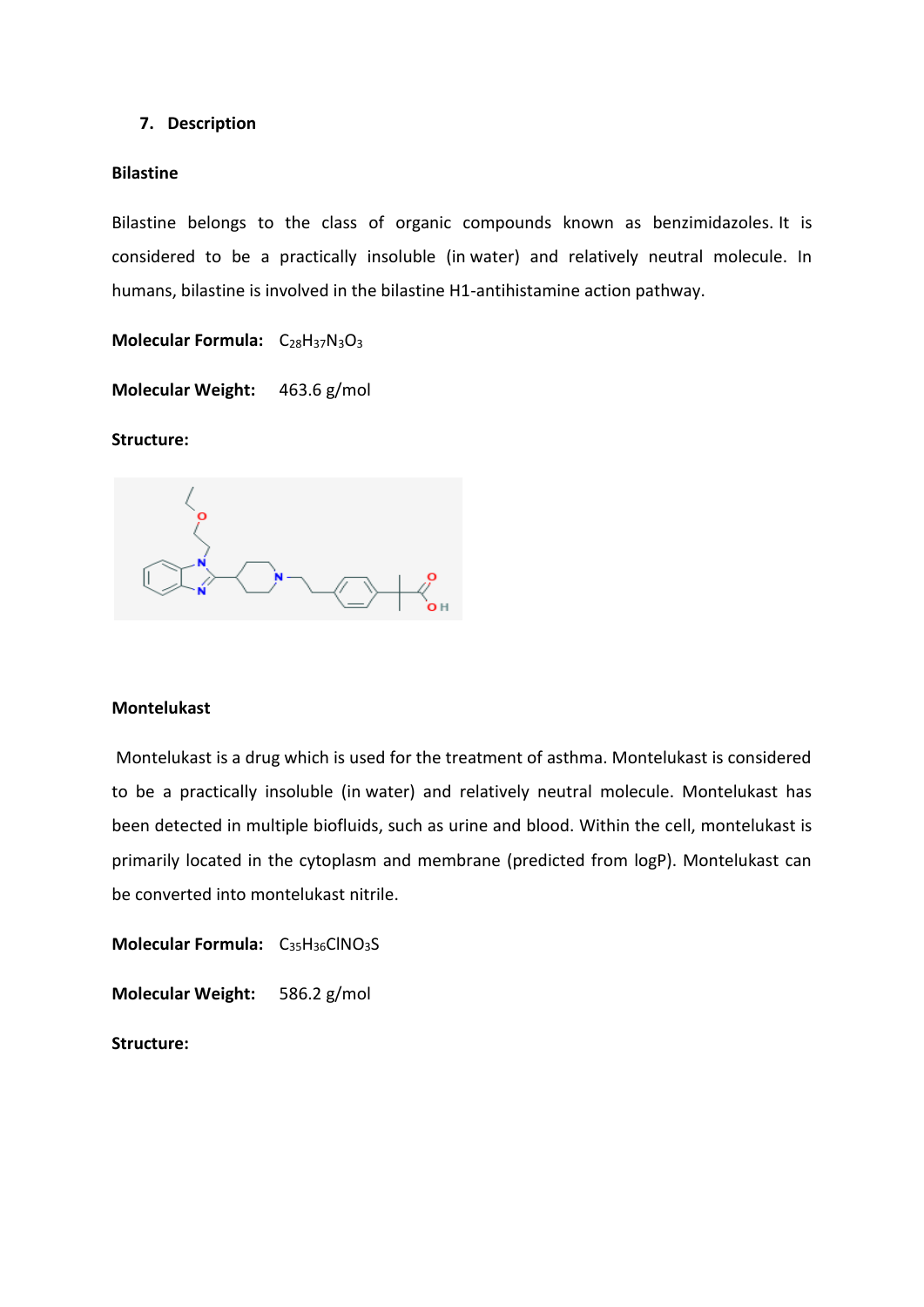

# **8. Pharmaceutical particulars**

# **8.1 Incompatibilities**

There are no known incompatibilities.

### **8.2 Shelf-life**

24 months.

# **8.3 Packaging Information**

ALLERDUO TABLETS is available in pack of 10 tablets.

# **8.4 Storage and handling instructions**

Store in cool and dry place. Keep medicine away from children.

# **9. Patient Counselling Information**

# **9.1 Adverse Reactions**

Refer part 4.8

# **9.2 Drug Interactions**

Refer part 4.5

### **9.3 Dosage**

Refer part 4.2

**9.4 Storage**

Refer part 8.4